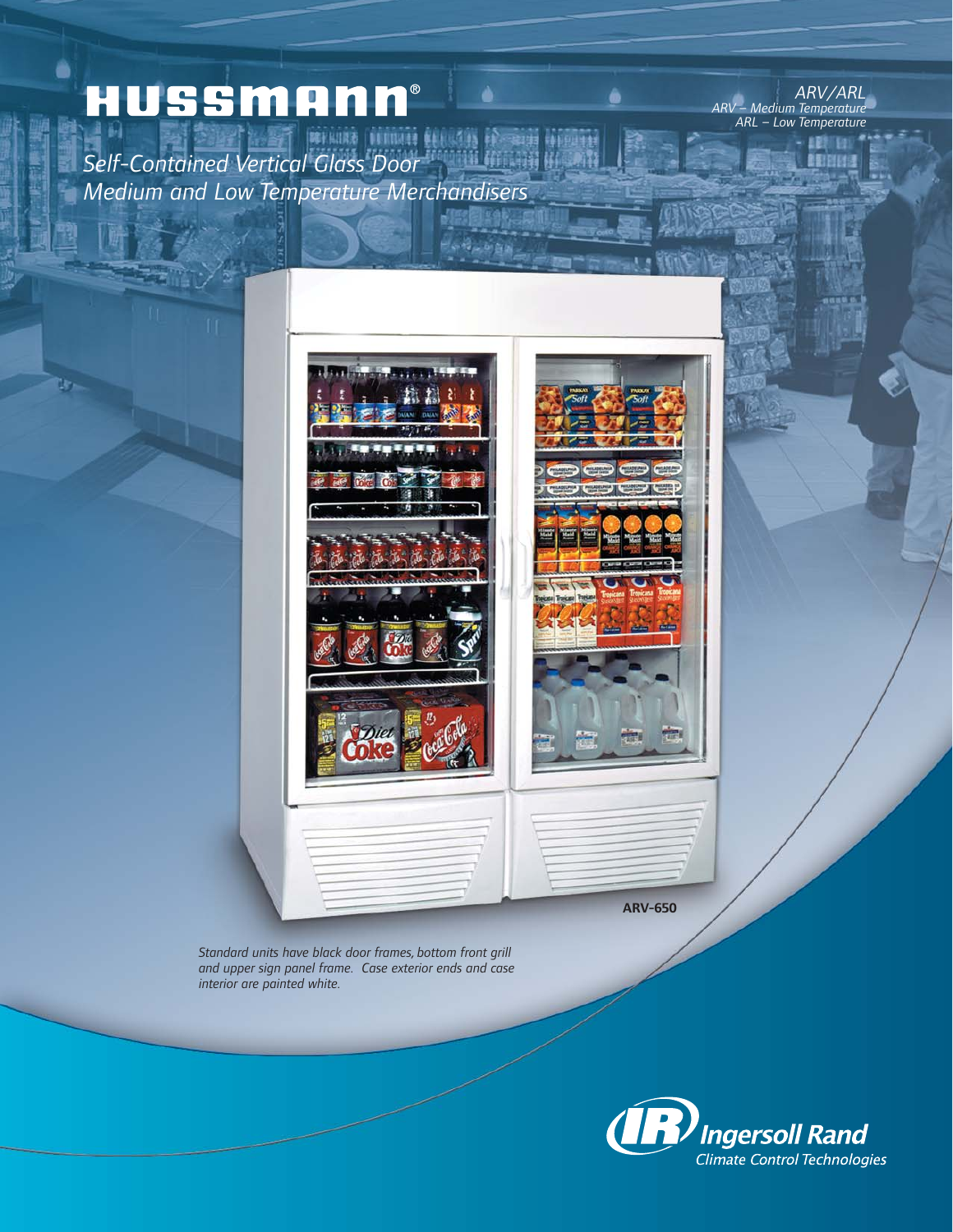## HUSSMANN®

*Leadership Features for Merchandising and Performance Excellence.*



**ARL-650**



*Standard Units have black door frames, bottom front grill and upper sign panel frame. Case exterior ends and case interior are painted white. Optional custom sign graphics available for additional cost.*

**ARL-400**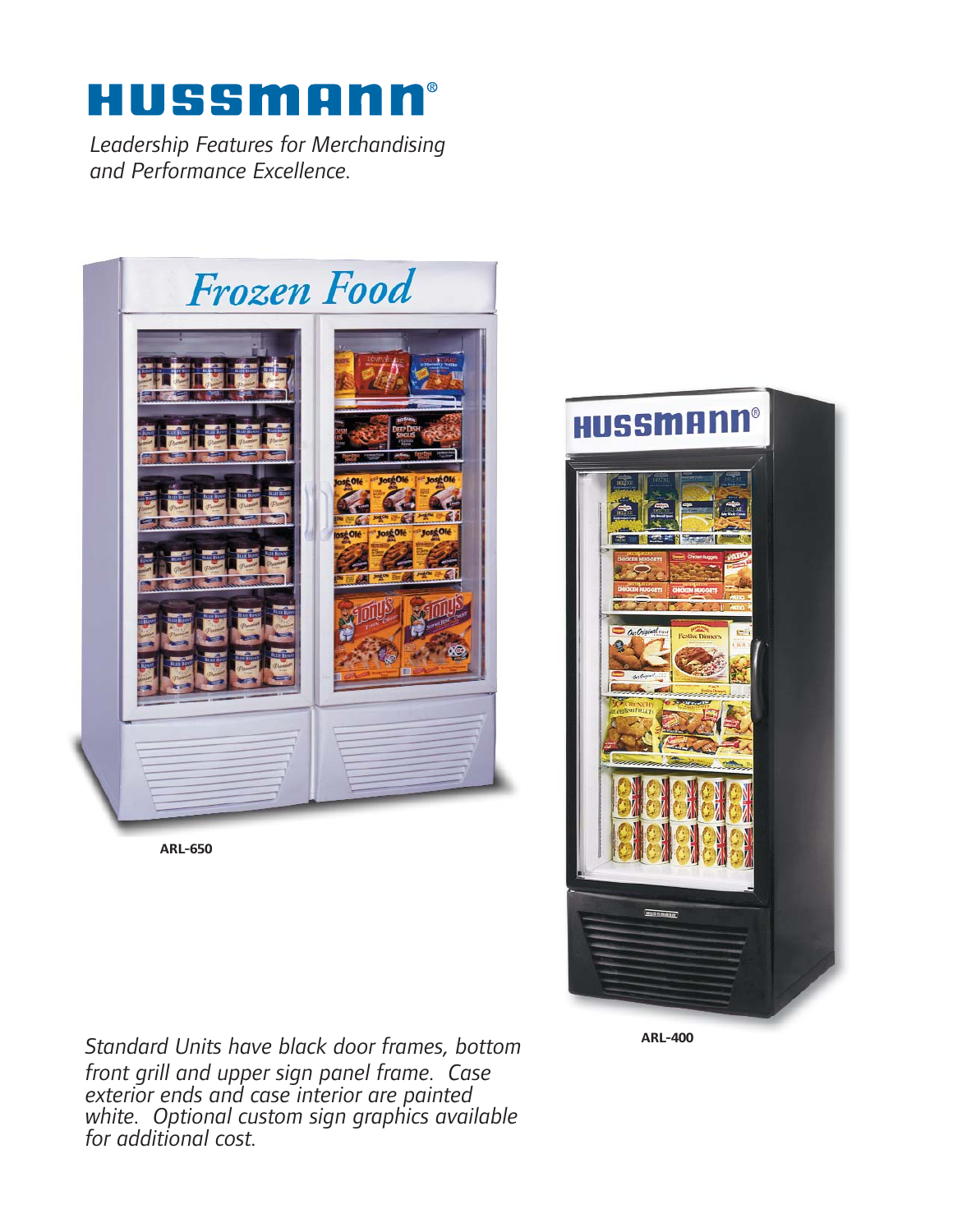### Advanced Front Air Curtain Refrigeration System Panoramic Hinged Door Reach-In Merchandisers Maximum Display Space in Minimum Floor Space

#### ■ Merchandising

Full-view glass doors create a panoramic display that brings the products to your customers. For merchandising, ARV and ARL models are as flexible as an open case.

#### ■ Increase Sales

Everything in sight. Every item easy to reach. Lighted canopy stimulates sales. Optional custom silk screen designs across top available for your sales message.

#### ■ Performance

Energy efficient self-contained refrigeration system provides lower operating costs with maximum product protection.

#### ■ Durability

Two inch (2") thick wall construction. Steel and foamed-in-place polyurethane insulation for strong energy efficient construction. Durable polyester powder coated interior and exterior finishes.

#### ■ Factory Tested

Every merchandiser is performance tested before leaving the factory.

#### ■ CFC Free Refrigeration System

#### ■ Serviceability

Top display and front grill are designed for easy service and maintenance. Bottom mounted refrigeration compartment is easy to access for repair and maintenance.

ARL models are assembled with coated tempered safety glass and thermo efficient frames to conserve energy. Anti-sweat heaters around perimeter door opening are easily replaced. All models have triple-pane tempered glass.

Doors close automatically with magnetic gaskets to provide positive door seal.

Wire display shelves are white polyester powder coated for easy cleaning. Shelves are adjustable in 1/2" increments.

One door models have horizontal top lights. Two and three door models have vertical interior lights for optimum product illumination. ARL models use HO lamps.

Refrigeration system with individually balanced components. ARV models – hermetic compressors. ARL models – semi-hermetic compressors. Both are the highest quality in the market.

Defrost operated by automatic control with pre-set timers in ARL models.

Fan switch conserves energy by turning evaporator fan motors off when doors are opened.

Merchandisers have been designed with standard dimensions so all ARL/ARV models easily line up. Continuous displays allow merchandising versatility and maximum product display in minimum floor space.

**NOTE:** Frozen food applications must use ARL models. We reserve the right to change or revise specifications and product design in connection with any feature of our products. Such changes do not entitle the buyer to corresponding changes, improvements, additions, or replacements for equipment previously sold or shipped. For optimum performance, these models are designed for use in air-conditioned stores where temperature and humidity are maintained at 75°F and 55% R.H. Locate case away from direct sunlight, rapid air currents and extreme temperature changes.